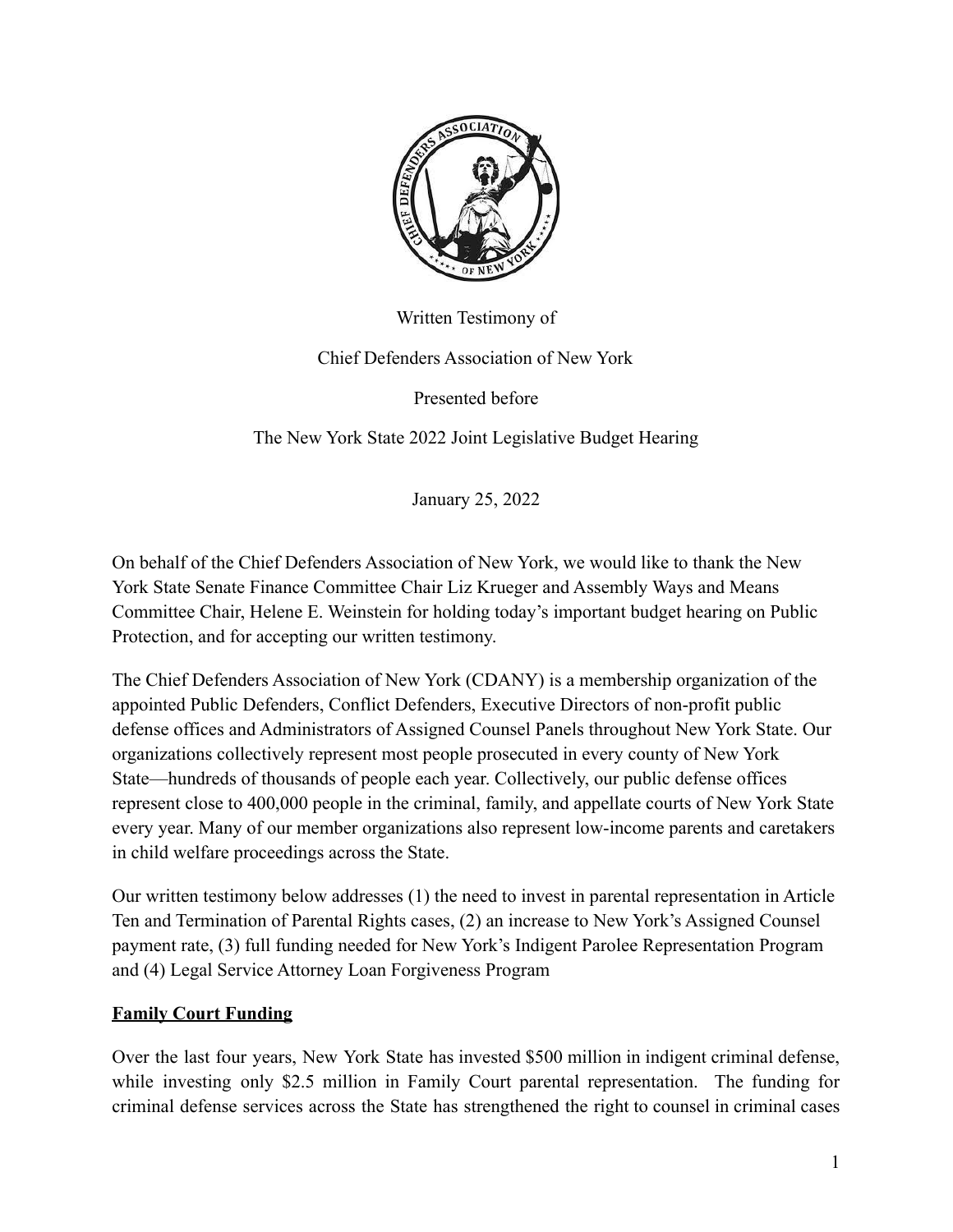by ensuring that lawyers have the time they need to follow leads on the factual allegations, research and argue issues of law and to visit with and interview clients. The additional funds also allowed criminal defense offices to provide social work and other related services to clients, which in turn allows for more options in the underlying case. It is now time for New York to make a similar investment in parental representation to address the crisis in our Family Courts.

#### "The Crisis in Parental Legal Representation" in New York

When a parent or caretaker is accused of neglect or abuse of their child, they have a constitutional and statutory right to counsel if they cannot afford to hire an attorney. Given what is at stake in child welfare proceedings, including the temporary or permanent loss of custody of a child, it is critical that parents are represented by quality counsel with the expertise, time, and resources necessary to dedicate to these important cases.

Parents and children describe child welfare investigations and court proceedings as some of the most frightening and stressful experiences in their lives<sup>1</sup>. When a family is brought to Family Court in an Article Ten case, the child may have already been removed from their home or may be at risk of being removed from their home at any time. To keep children home or to reunify families, attorneys representing parents must build a relationship with their clients, understand the needs of their clients and their families, work hard to identify, and ensure access to critical services and resources for those families, advocate for visitation between their clients and their children, and prepare motions and represent their clients in hearings to move cases forward and reunify families. Family defense attorneys are currently doing this work with high caseloads because the counties have not dedicated the resources needed for this work to be done at the level that properly serves the clients and their families.

Some examples of the types of Article Ten cases that are filed against parents and families are as follows:

- Due to poverty, a family may not have heat in their home or sufficient food.
- A child with a physical or intellectual disability may not be getting the services they need, often complicated by a parent's inability to navigate the complex systems that provide those services.
- A parent may have a health issue, such as cancer, that prevents them from being fully available for parenting.
- Parents with mental health issues may be in relapse or may not have received the proper mental health care to make them able to care for their children.
- A parent with a developmental disability may be seen as unable to care for their child.
- A doctor may see an injury of a child as inconsistent with the explanation that was given at the hospital

<sup>1</sup> https://www.risemagazine.org/2018/09/cps-approach-investigations/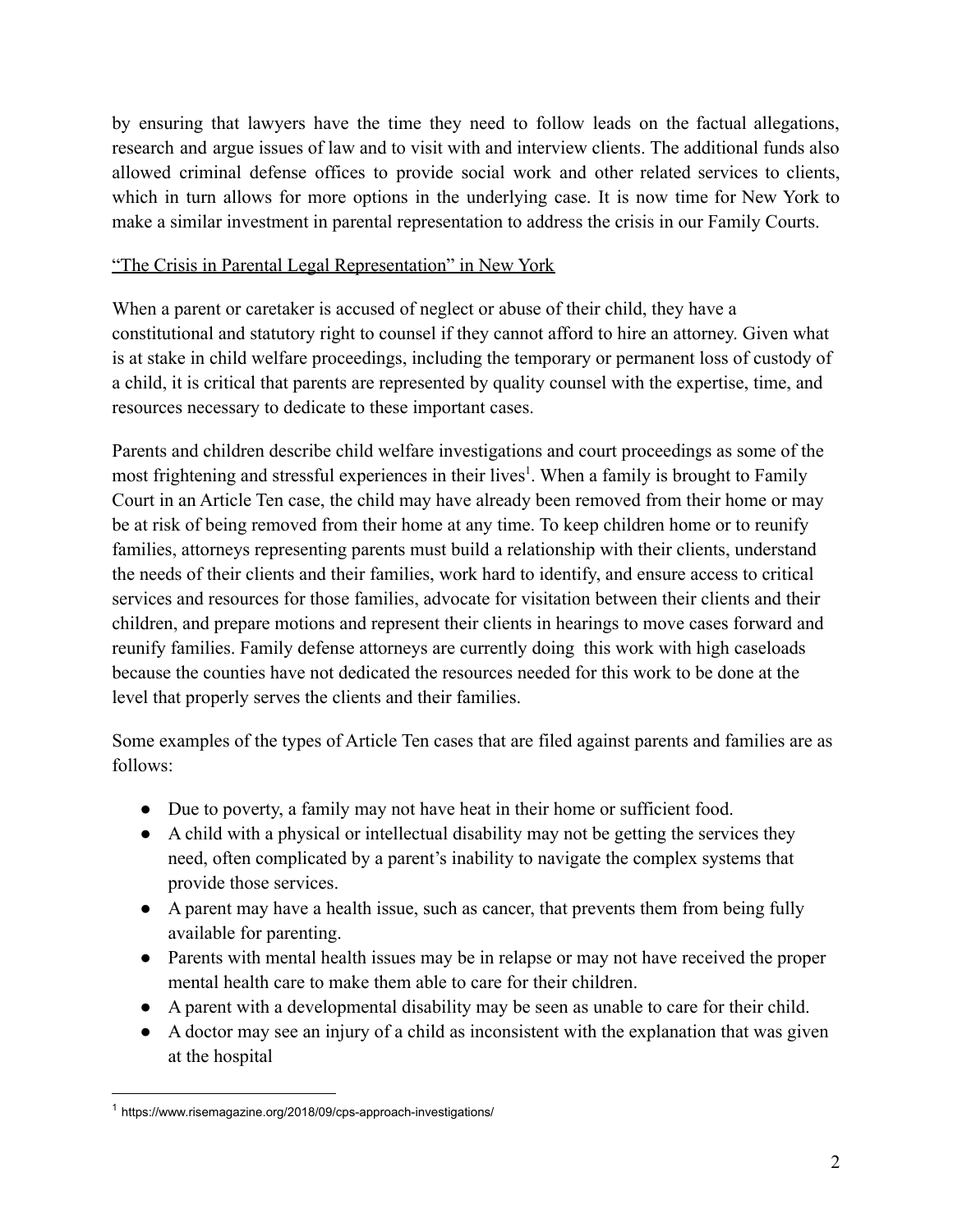- A parent may not seek medical attention for their child as quickly as an agency caseworker feels is appropriate
- A parent could be accused of failing to protect a child because there is violence in the home.
- A working parent may not have access to adequate child care during their work hours
- A parent may be forced to leave the home because of an arrest
- A serious allegation of physical or sexual abuse, which requires a full investigation and analysis of police reports and other documents, videos and evidence.

The need for an attorney cannot be overstated. It is always possible that an allegation is not true or that an expert review of records reveals a different analysis of an injury or illness. The outcome of family separation may not be necessary. Furthermore, access to services and resources to which the families are entitled may be complicated and parents need assistance to assure services for them and their child are obtained.

Poor communities and communities of color are disproportionately impacted by the State's foster system<sup>2</sup>. In New York, Black children make up 40% of the children in the foster system yet make up only 15% of the children in the State. White children who make up 48% of the children in New York State, make up 25% of the children in the foster system. Black children also fare far worse and have much longer placements in the system.

## The Investment Needed to Improve Parental Legal Representation:

In February 2019, Chief Judge DiFiore's Commission on Parental Representation issued a report on the status of parental representation across New York State<sup>3</sup>. The Commission report, like many others across two decades addressing the issue<sup>4</sup>, determined that parental representation is in "crisis" mode and stated that a "complete transformation is needed" to address the crisis. Despite this report, and the decades of other reports that have reached the same conclusions, little has been done to address the Commission's recommendations.

Chief Judge DiFiore's Commission on Parental Representation made the following six recommendations to improve parental representation in New York State: (1) Timely Access to Counsel; (2) State Oversight and Infrastructure; (3) Uniform Eligibility Standards and Presumption of Eligibility; (4) Caseload Standards; (5) State Funding; (6) Raising Compensation Rates for Assigned Counsel.

<sup>2</sup> https://ocfs.ny.gov/main/reports/maps/counties/New%20York%20State.pdf

<sup>3</sup> http://ww2.nycourts.gov/sites/default/files/document/files/2019-02/PLR\_Commission-Report.pdf

<sup>4</sup> Examples include: Mark Green & Child Planning & Advocacy Now (C-PLAN), *Justice Denied: The Crisis in Legal Representation of Birth Parents in Child Protective Proceedings,* at 44-45 (May 2000) ("[i]f parents have access to adequate representation, everyone will gain: money will be saved, Family Court will function more effectively, and children will receive the stability and permanence to which they are entitled."); Status of Indigent Defense in New York: A Study for Chief Judge Kaye's Commission on the Future of Indigent Defense Services, Final Report (June 16, 2006)(the system for providing mandated family law representation suffers from the same systemic deficiencies as exist in the criminal defense system).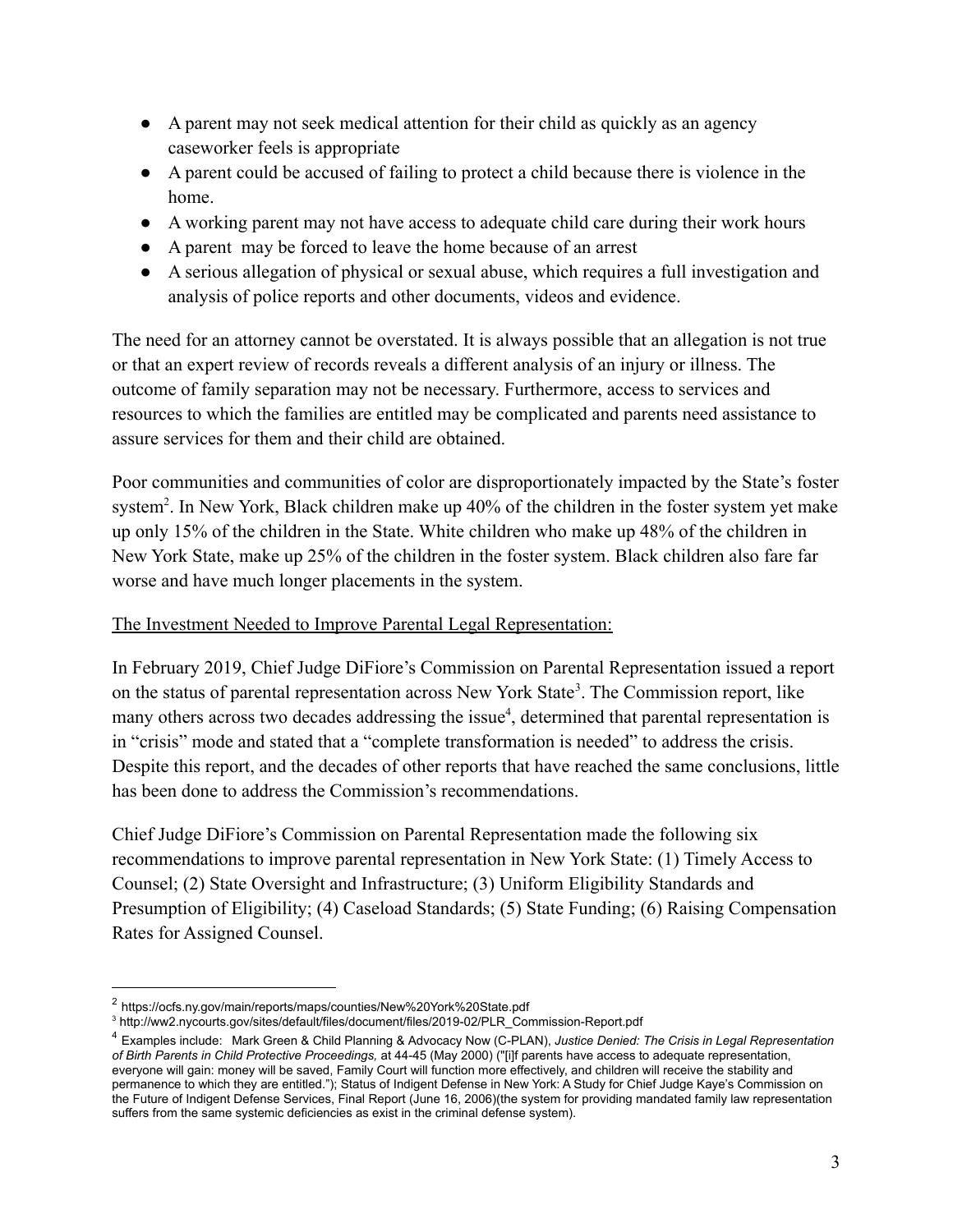Last year, the New York State Office of Indigent Legal Services offices created standards for representation of parents and caretakers, yet there is insufficient funding to support these standards<sup>5</sup>. Just as New York State made an investment in indigent criminal defense representation through a fund that was phased in over five years, a similar approach to ensure family court representation is able to meet these case standards and provide the services and resources needed to support clients and improve outcomes for families is needed.

#### \$25 Million (Over 5 Years) Investment in Parental Defense in Art Ten and Termination Cases

CDANY is asking for \$25 million to be added to the state budget to support caseload reduction and quality improvements to mirror the same process that has been implemented and works well for criminal defense, utilizing the expertise and capacity of New York State's Office of Indigent Legal Services.

### **Increase in Assigned Counsel Fees**

The New York State Constitution, the United States Constitution, and the landmark Supreme Court decision of *Gideon v. Wainwright* mandate competent counsel in criminal matters, regardless of one's ability to pay. There is a comparable right to quality counsel in many family court proceedings. However, without attorneys willing and able to take up the defense of indigent persons, the entire criminal and family court systems would collapse. Across New York State, we have an abundance of experienced and knowledgeable criminal and family court defense attorneys unwilling to accept assignments to represent people who are eligible for counsel due to the excessively low Assigned Counsel rates set by Article 18-b of the County Law.

Currently, Article 18-b sets compensation rates paid to attorneys for Assigned Counsel work at \$60 per hour for misdemeanor matters and \$75 per hour for felony, family court representation, and other matters. Statutory maximums of \$2,400.00 per misdemeanor case and \$4,400.00 for felonies, family court cases, and other matters also limit Assigned Counsel attorney fees. The only possible way to receive payment in excess of these caps is to petition the court and demonstrate extraordinary circumstances.

Assigned Counsel rates have been raised only once in the last 35 years and have remained unchanged since 2004. In contrast, since 2002 the federal government, pursuant to the Criminal Justice Act, has increased rates for federal assigned defense counsel frequently and substantially. Federal assigned counsel rates have increased 13 times over that time span with a 72% increase in rates, from \$90 per hour to \$155 per hour. (See graph below). Federal law includes an annual cost of living adjustment and further sets maximum limits for case charges far above those for the State. The cases adjudicated within the State system are no less complicated or perilous for

<sup>5</sup> https://www.ils.ny.gov/files/Caseload%20Standards%20Parents%20Attorneys%20NYS%20Family%20Court.pdf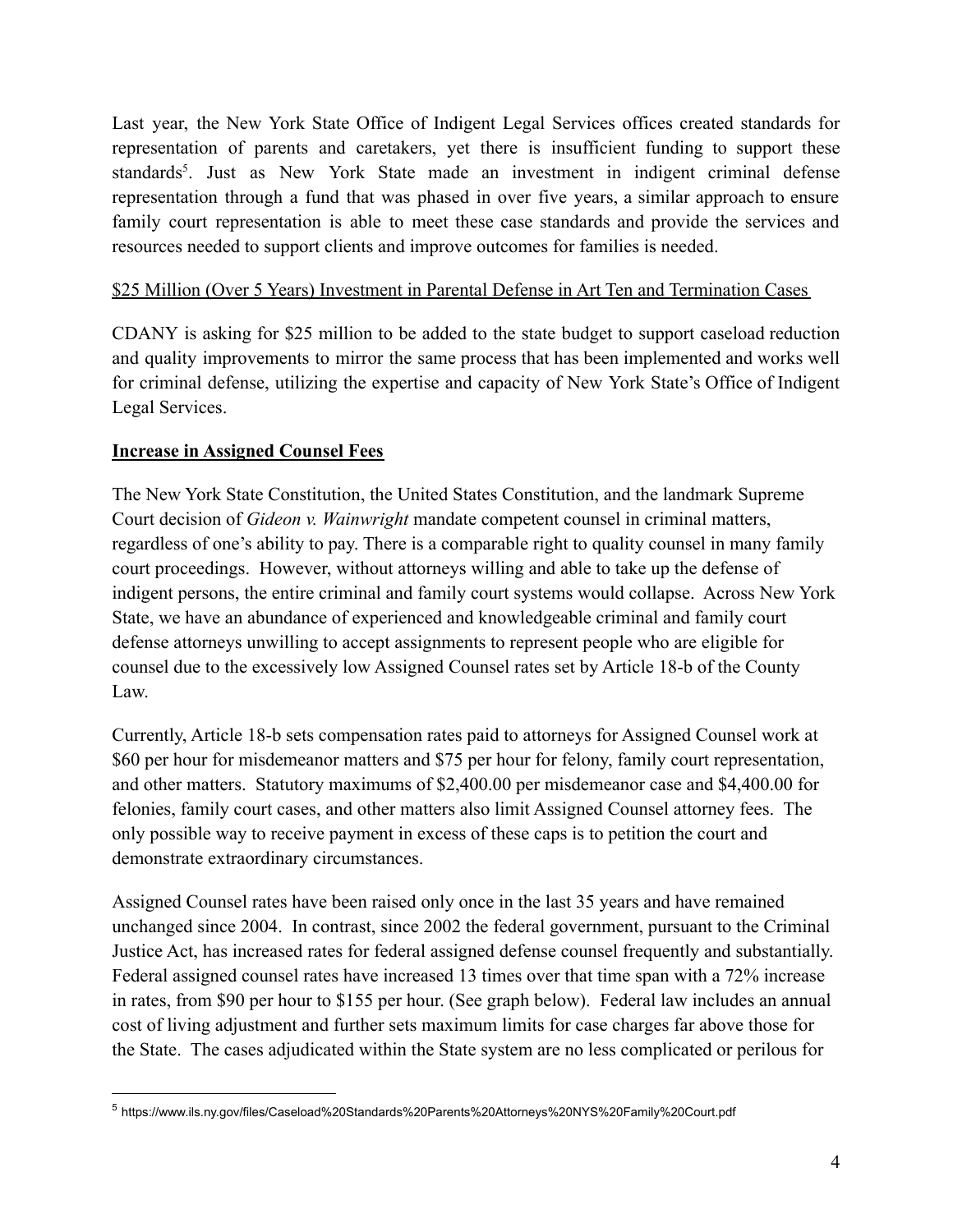our clients than federal cases. They should not be treated so dissimilarly in terms of compensation.

Pursuant to the settlement of the *Hurrell-Harring* lawsuit*,* the New York State Office of Indigent Legal Services was given a mandate to ensure that counties improve the quality of Assigned Counsel Programs across the State. Recruitment and training of qualified assigned counsel and retention of those trained is a necessary element to maintaining a strong and capable defense bar. However, much like the situation that led to the rate increase in 2004, Assigned Counsel Panels are trending towards, or already in, a crisis. The caseloads of Assigned Counsel Panel attorneys are increasing exponentially, while the number of attorneys willing and able to accept assignments is decreasing alarmingly fast. For example, the Onondaga County Assigned Counsel Program has seen a 13% reduction in their panel since 2005. Onondaga County expects, without a change in rates, the decline to continue in years to come. Assigned Counsel Programs across the State are finding it more difficult to retain quality attorneys in their programs while keeping caseloads manageable.

New York can improve the quality of representation simply by increasing the rates, as a rate increase will lead to greater numbers of qualified attorneys able to accept assignments and an associated decrease in caseloads. With the cost of living increasing, and the time and effort it takes to defend criminal or family court clients growing, the inequity of extremely low rates will intensify unabated. Against the backdrop where District Attorney and Judicial salaries have risen sharply since 2004, the inequities are even starker.

We urge you to no longer ignore the growing issue of insufficient compensation for assigned counsel attorneys. The Covid-19 pandemic has resulted in an increase in the workload of assigned counsel due to a backlog of pending cases and, the economic challenges resulting from the pandemic have led to an increase in the number of people financially eligible for assigned counsel. Without a significant increase in the rates, Assigned Counsel Providers from across the state will soon be unable to meet their constitutionally and statutorily mandated duty to provide competent counsel in all criminal and family court cases. The obvious effect of this failure will be increased rates of conviction, conviction of innocent persons, increased incarceration rates, temporary and permanent separation of families, court backlog, and a lack of access to justice for those we represent. The costs of this failure, in both terms of human and monetary capital, will be far greater than simply raising the rates to match cost of living and inflation increases seen over the past 18 years.

Accordingly, we respectfully request that Section 722-b of County Law 18-b be amended as follows:

> • Increase Assigned Counsel rates for 2022 to \$120 per hour for misdemeanors and \$150 per hour for felonies and other matters, for both in-court and out-of-court work.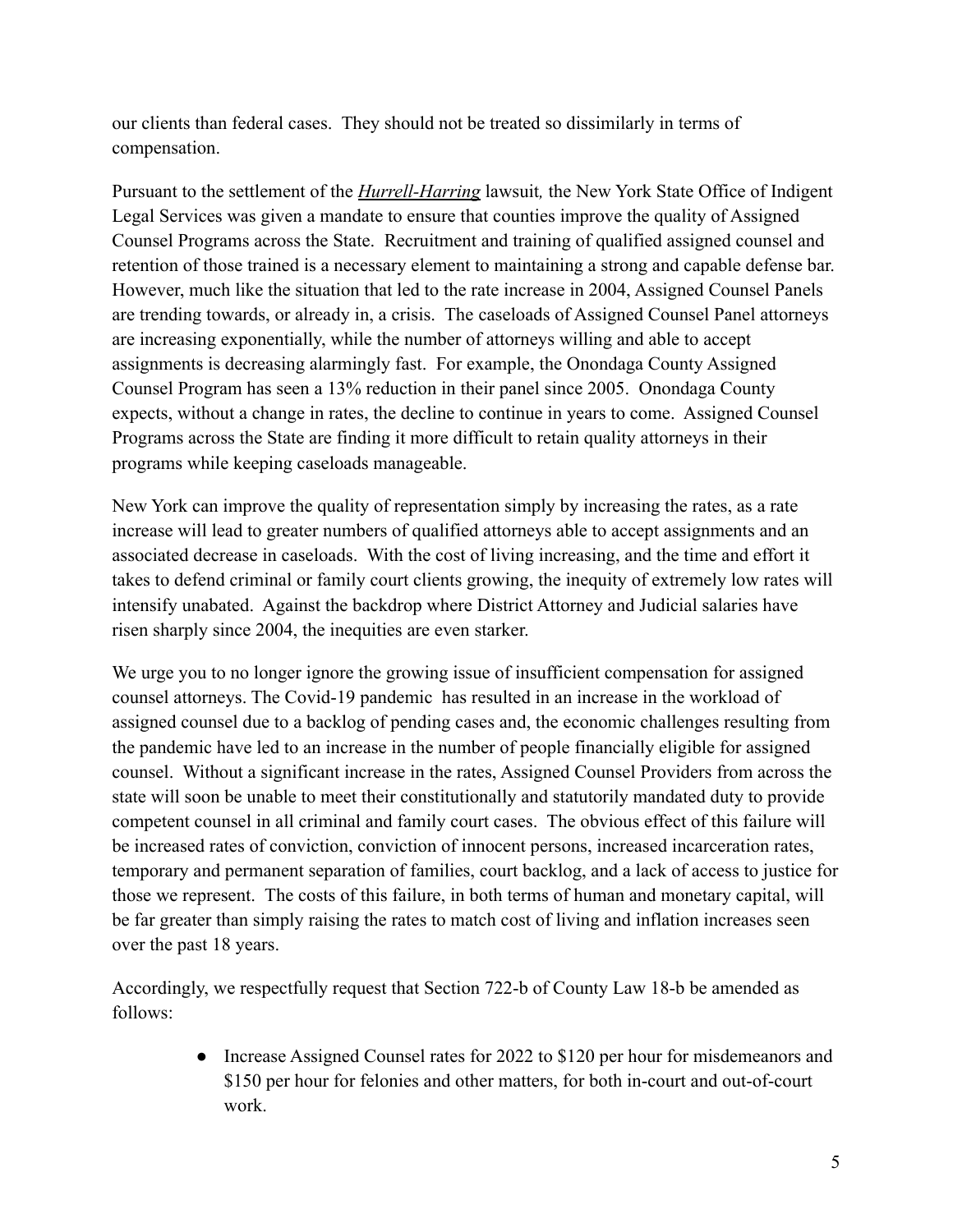- Add a provision that ensures an automatic annual cost of living rate increase.
- Payment for the increase in rates should be an expense absorbed by the State; with the counties continuing to pay their current share while the State pays the difference.
- The statutory maximum amounts should be eliminated in order to encourage adequate time expenditure on individual cases.

It is difficult to imagine a system that devotes over \$3 billion per year for the Department of Corrections and Community Supervision, which has resulted in the disproportionate mass incarceration of marginalized members of the community, yet turns its back on funding the fundamental right of those individuals to receive effective assistance of counsel. If properly resourced, public defenders and assigned counsel attorneys could do more for public safety than any other institution. We are in the best position to assess the needs of the clients we serve, and connect them with much needed services, not cages. Moreover, our family defenders will be better equipped to help keep families together, reducing the adverse childhood experiences the trauma of removal creates. Given the time that has passed since the last increase and the challenges ahead for providers, we believe this increase is both equitable and urgently needed for the continued provision of quality representation to all public defense clients within our State.

### **Fund the Indigent Parolee Representation Program**

New York State Law entitled indigent parolees to court-appointed counsel in parole revocation hearings and appeals from adverse parole release or revocation decisions. The Indigent Parolee Program (IPP) was created in 1978. The program was designed to reimburse expenses incurred by counties, especially recognizing those counties with prisons in their jurisdictions who would have the responsibility of providing counsel to state incarcerated individuals who are eligible for parole release but who have received adverse decisions after their parole release interviews. This program was initially funded through the Executive Budget until the Pataki administration and, thereafter, became a Legislative add.

In FY 87/88 and for the next three fiscal years, while caseloads and county costs skyrocketed, the appropriation to IPP was frozen at \$1.7 million. In 1996, the Pataki administration did not include IPP in the Executive Budget and left the financing of the IPP program to the Assembly. Four jurisdictions - New York City, Monroe, Nassau, and Wyoming Counties had entered into contracts to perform this work while the remaining counties filed reimbursement vouchers for funding.

The IPP Program was never included in the Executive Budget during the Cuomo years and is not included in Governor Hochul's Executive Budget.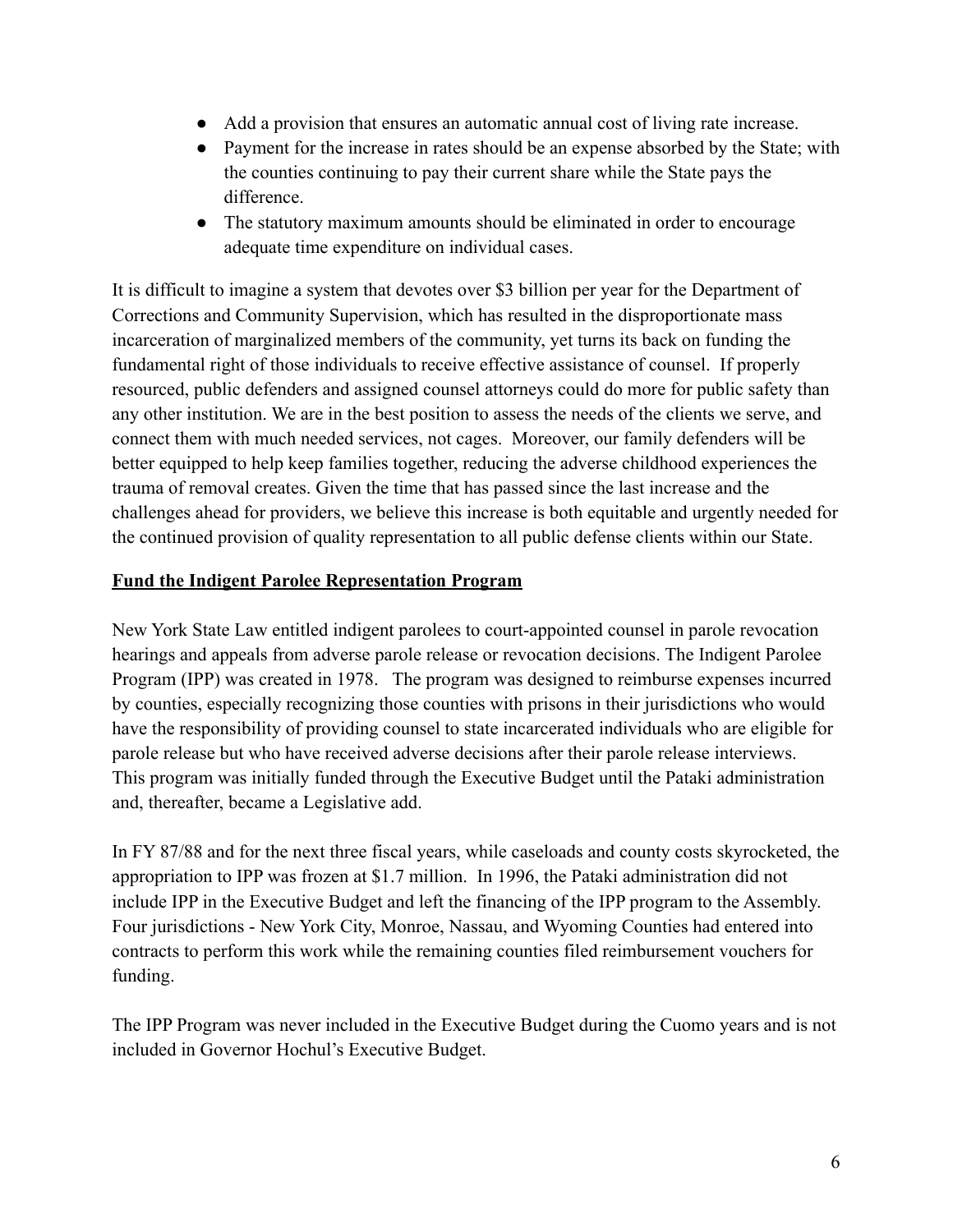Over the past several years, the IPP Program was included in the State Budget as a Legislative addition through the New York State Senate under both Republican and Democratic leadership. The appropriation of \$600,000 for the IPP program excludes the City of New York and provides \$186,000 (31%) of those funds to Wyoming County. The appropriation for Wyoming County is in recognition of the fact that the county has two large state correctional facilities and that the majority of the caseload requiring counsel assignments in Wyoming County are incarcerated individuals who are challenging denial of parole release. The majority of the caseload represents incarcerated individuals from the City of New York and the surrounding large suburban counties.

# Parole Reform Cannot Be Accomplished Without Fulfilling the State's Mandate to Provide Indigent Parolee Representation

The advances made in New York State in parole reform, including but not limited to the "Less Is More" Act, will be hampered if the State fails to provide state funding for parole representation.

It is unfair to make a county or New York City pay for representation simply because a parolee is held in the county jail or state prison within that county. For this reason, the costs of providing representation to accused parolees is properly a state, and not county, charge. The Indigent Parolee Program which provides counsel in parole-related proceedings should be funded at least at last year's amount of \$600,000. The funding should be increased significantly to fulfill the obligation of the State to ensure that representation of parolees is not another unfunded mandate.

The latest information received from DCJS indicates that approximately twenty-five counties submit vouchers for reimbursement under the IPP. With the limited funds available counties receive approximately 30% of the expenses incurred by those counties providing constitutionally mandated assignment of counsel.

The New York State Defenders Association, in a report dated February 28, 1992, concluded its findings on this issue as follows:

> "We conservatively estimate that for FY 92/93, an appropriation of four million is needed to restore full reimbursement for parole representation." (see Indigent Parolee Representation: A Mandate Unfulfilled, NYSDA, Inc., 2/28/92).

Thirty years later, New York State has reduced its funding from \$1.7 million to \$600,000. It is time for New York State to meet its obligation to fully fund this program to ensure due process in our parole system.